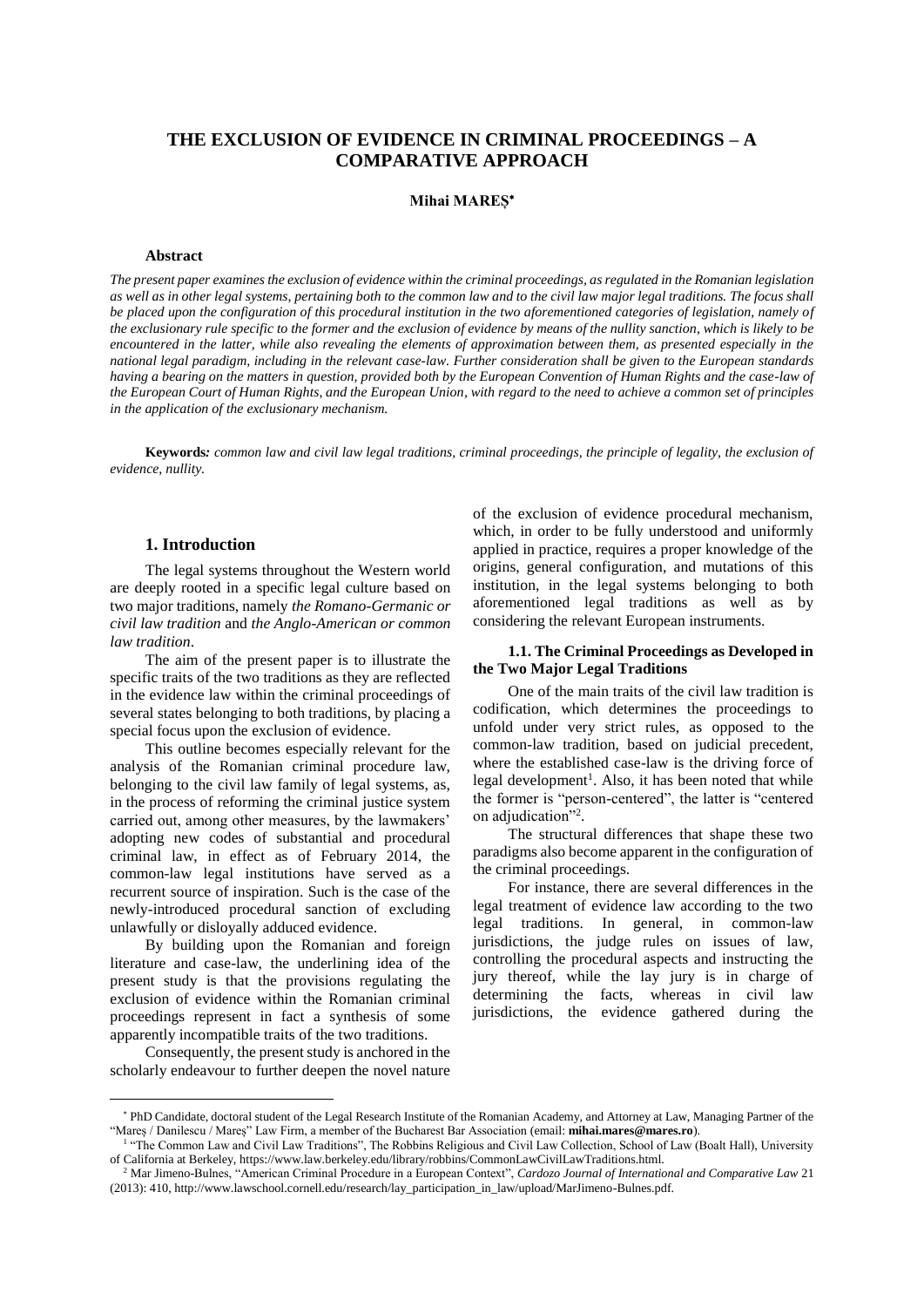prosecution phase is collected in a *dossier*, which forms the basis for the trial phase<sup>3</sup>.

Moreover, in the common-law systems, the review of the ruling rendered by the court of first instance tends to focus on issues of law, while, in the civil law systems, the appeal has a broader scope, also dealing with the findings on facts<sup>4</sup>.

### **1.2. The Inquisitorial and the Adversarial / Accusatorial Models of Criminal Proceedings**

There are two models of criminal proceedings, largely corresponding to each of the two legal traditions: the inquisitorial model, representative of the civil law legal systems and the adversarial or accusatorial model, specific to the common-law legal systems.

Within the adversarial adjudication process, the parties play a central, active part by presenting their arguments and suggesting evidence in accordance with their position before a decision-maker who has no prior knowledge of the case; conversely, in the inquisitorial adjudication process, the judge's role is more prominent, not being a mere recipient of the information in a packaged form, but actively overseeing the unfolding of the proceedings<sup>5</sup>.

As the scholars rightly argue, there is no purely inquisitorial or purely adversarial criminal procedure<sup>6</sup>. What is more, the dichotomy is considered by a part of the literature as "limited or even outdated", considering the set of common values shared by both models<sup>7</sup>.

## **2. The Exclusion of Evidence in the Common-Law Legal Traditions**

#### **2.1. The Exclusionary Rule in the Legal System of the United States of America**

The exclusion of evidence in the North American proceedings is closely connected to the Fourth, Fifth, and Sixth Amendments to the U.S. Constitution, as a remedy against violations of the provisions regulating search and seizure, self-incriminatory statements, and the defendants' right to counsel, respectively<sup>8</sup>.

The scope of the *Fourth Amendment* is to safeguard a person's right to liberty and security as well

 $\overline{a}$ 

as the right to private life against arbitrary arrests and invalid searches or various forms of surveillance<sup>9</sup>.

The adoption of the USA PATRIOT Act (its full title being Uniting and Strengthening America by Providing Appropriate Tools Required to Intercept and Obstruct Terrorism Act of 2001), as a reaction to the 9/11 terrorist attacks, has represented a challenge for the issues pertaining to the exclusion of evidence in the context of the necessity to comply with the constitutional guarantees provided for under the Fourth Amendment. In this regard, it may seem paradoxical that the act allowed for significant restrictions placed upon the fundamental rights and freedoms with the exact purpose of protecting them (for example, by eliminating the probable cause standard required to legitimise the intrusive acts of the state authorities or the obligation to notify the person targeted by a search)<sup>10</sup>, which is liable to create an imbalance between the public interest of protecting the national security and the private interest of exercising the fundamental rights $^{11}$ .

The application of the *Fifth Amendment* in criminal matters relates to the right to a grand jury, the interdiction of "double jeopardy" (an institution similar to the *ne bis in idem* principle in civil law systems), as well as to some guarantees regarding the fair nature of the proceedings (protection against self-incrimination, "due process of  $law$ ")<sup>12</sup>.

As far as the privilege against self-incrimination is concerned, the U.S. Supreme Court has ruled that the evidence obtained in violation of what has come to be commonly known as the "Miranda rights" or the "Miranda warning" are to be excluded. These legal concepts derive from the well-known decision rendered in the *Miranda v. Arizona* case, whereby, in 1966, the Supreme Court ruled on the exclusion of the statements provided by the defendant Ernesto Miranda before the police body, admitting to committing the offences he had been charged with, namely kidnapping and rape, without his being properly informed beforehand of the right to remain silent and the right to an attorney and without the judicial body ensuring that the accused has understood these rights and the consequences of waiving the exercise thereof<sup>13</sup>.

<sup>&</sup>lt;sup>3</sup> Howard L. Krongold, "A Comparative Perspective on the Exclusion of Relevant Evidence: Common Law and Civil Law Jurisdictions", Dalhousie Journal of Legal Studies 12 (2003): 100-102, https://ojs.library.dal.ca/djls/article/download/4452/3970.

<sup>4</sup> Krongold, "A Comparative Perspective on the Exclusion of Relevant Evidence: Common Law and Civil Law Jurisdictions", 102.

<sup>5</sup> Ellen E. Sward, "Values, Ideology, and the Evolution of the Adversary System", *Indiana Law Journal* 64 (1989): 312-314, http://www.repository.law.indiana.edu/ilj/vol64/iss2/4.

<sup>6</sup> Jimeno-Bulnes, "American Criminal Procedure in a European Context", 423.

<sup>7</sup> Andrea Ryan, Towards a System of European Criminal Justice: The Problem of Admissibility of Evidence (London: Routledge, 2014), 76.

<sup>8</sup> "Exclusionary Rule", Cornell University Law School, Legal Information Institute, https://www.law.cornell.edu/wex/exclusionary\_rule. 9 "Fourth Amendment", Cornell University Law School, Legal Information Institute, https://www.law.cornell.edu/constitution

<sup>/</sup>fourth\_amendment; "Fourth Amendment--Search and Seizure", Justia US Law, http://law.justia.com/constitution/ us/amendment-04/. <sup>10</sup> Brian Duignan, "USA PATRIOT Act", *Encyclopædia Britannica*, January 25, 2017, https://www.britannica.com/topic/USA-PATRIOT-Act#ref1123177.

<sup>11</sup> Christian Halliburton, "Leveling the Playing Field: A New Theory of Exclusion for a Post-PATRIOT Act America", *Missouri Law Review* 70 (2005): 550, http://digitalcommons.law.seattleu.edu/faculty/380.

<sup>&</sup>lt;sup>12</sup> "Fifth Amendment", Cornell University Law School, Legal Information Institute, https://www.law.cornell.edu/constitution /fifth\_amendment.

<sup>13</sup> Steve Mount, "The Miranda Warning", *U.S. Constitution Online,* January 8, 2010, https://www.usconstitution.net/miranda.html.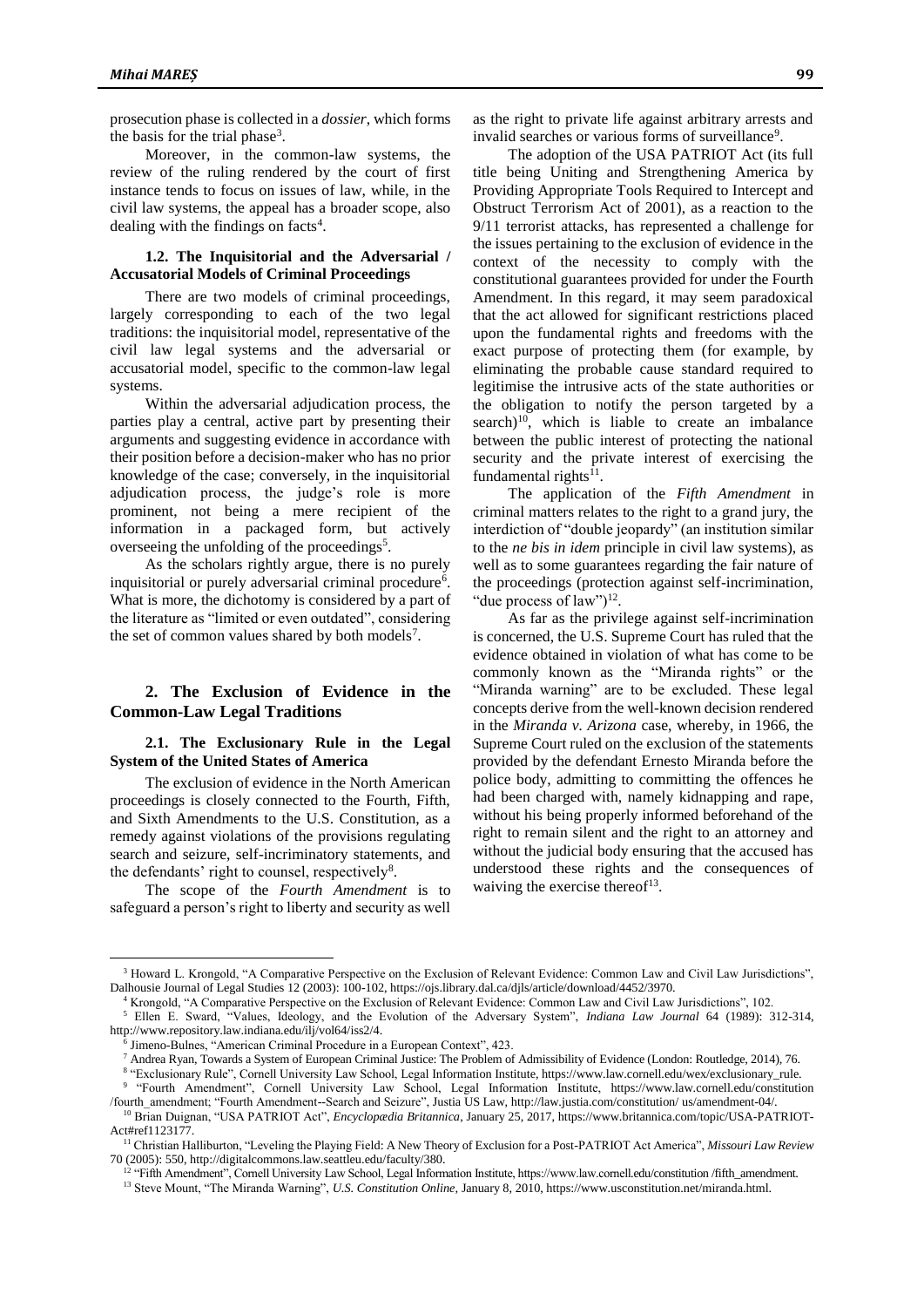The literature<sup>14</sup> also suggests an innovative interpretation of the "Miranda rights", by arguing that the hearing of a suspect in custody raises issues including from the perspective of the Fourth Amendment, in the sense that the judicial body must obtain the voluntary consent of the accused before "searching" his mind and "seizing" his answers, the protection being applicable regardless of whether the statements have a self-incriminatory nature or not.

The *Sixth Amendment* comprises the following rights of defendants in criminal proceedings: the right to a public trial without undue delay, the right to a lawyer, the right to an impartial jury as well as the right to be informed of the accusers and the nature of the charges and evidence against the accused; the application of this legal text in practice includes cases of terrorism and issues of jury selection or witness protection<sup>15</sup>.

Considering that the exclusionary rule has been shaped by the judiciary in the course of decades, especially by the case-law of the Supreme Court, which established, among other aspects, that the rule should not only be applied within the federal system but also at state level, the rationale of exclusion has gradually suffered a mutation, by shifting from being a remedy to becoming a means of deterrence, aiming at discouraging the improper conduct of the judicial body $^{16}$ .

This shift of perspective allowed for several exceptions to the exclusionary rule to be enshrined, as follows:

- 1. *the good faith exception*, preventing the exclusion of evidence if officers reasonably relied on a search warrant subsequently proven as invalid (this exception was addressed in cases such as *Arizona v. Evans*, 1995; *Herring v. U.S.*, 2009; *Davis v. U.S.*, 2011);
- 2. *the independent source doctrine*, which implies that initially unlawfully obtained evidence may still be admissible if it is subsequently obtained by means of a constitutionally valid search or seizure (addressed in *Maryland v. Macon*, 1985);
- 3. *the inevitable discovery doctrine*, allowing for evidence to be admissible if it would have been obtained irrespectively of the unlawful means;
- 4. *the attenuation doctrine*, implying the admissibility of evidence if its relationship with the

unlawful means of discovery is considerably attenuated;

- 5. *evidence admissible for impeachment*, aiming at questioning the credibility of defendants' testimonies but which cannot be used in order to prove guilt; or
- 6. *qualified immunity*, protecting the officers from legal action if it is reasonably thought that they have acted in good faith $17$ .

On June 20, 2016, the Supreme Court rendered its judgment in the *Utah v. Strieff* case, settling the issue of law consisting in determining whether the exclusionary rule applies when a police officer takes knowledge, during an unlawful taking into custody of a person, of the existence of an arrest warrant issued against that person, proceeds to enforcing the warrant, and discovers incriminatory evidence during the search relating to the arrest (in this case, there were drugs found in the person's pockets). The court found the evidence thus obtained to be admissible, by noting the good faith of the judicial body as well as by stating that the causal link between the unconstitutional act consisting in the unlawful deprivation of liberty and the discovery of the evidence had been attenuated by the existence of a valid arrest warrant, which ultimately may be interpreted as yet another departure from the traditional view on the "fruit of the poisonous tree"<sup>18</sup>.

### **2.2. The Exclusionary Rule in the Legal System of the United Kingdom**

With reference to the theoretical justification of the exclusion of evidence, the case-law of the British courts reflects various points of view<sup>19</sup>: thus, according to *the* – rather controversial – *reliability principle*, which is based on a clear-cut distinction between the judicial functions, the rationale of the exclusionary rule itself is under debate, the main argument being that the unlawfully obtained evidence (especially the material evidence) may be as reliable as the evidence obtained lawfully, the evidentiary value being the same, regardless of the manner in which they were adduced. According to *the deterrence principle*, the purpose of the exclusionary rule is to increase accountability among the criminal investigation body, preventing violations that may compromise the prosecution. From the perspective of *the protective principle*, the exclusionary rule is aimed at safeguarding the rights of the accused. *The judicial integrity principle*, taken from

 $\overline{a}$ 

<sup>14</sup> Timothy P. O'Neill, "Rethinking *Miranda*: Custodial Interrogation as a Fourth Amendment Search and Seizure", *UC Davis Law Review* 37 (2004): 1124, http://ssrn.com/abstract=543502.

<sup>15</sup> "Sixth Amendment", Cornell University Law School, Legal Information Institute, https://www.law.cornell.edu/constitution /sixth\_amendment.

<sup>&</sup>lt;sup>16</sup> Halliburton, "Leveling the Playing Field: A New Theory of Exclusion for a Post-PATRIOT Act America", 520-521.

<sup>&</sup>lt;sup>17</sup> "Exclusionary Rule".

<sup>18</sup> Orin Kerr, "Argument Preview: *Utah v. Strieff* and the Future of the Exclusionary Rule", February 3, 2016, *SCOTUSblog*, http://www.scotusblog.com/2016/02/argument-preview-utah-v-strieff-and-the-future-of-the-exclusionary-rule/, and "Opinion Analysis: The Exclusionary Rule Is Weakened but It Still Lives", June 20, 2016, *SCOTUSblog*, http://www.scotusblog.com/2016/06/opinion-analysis-theexclusionary-rule-is-weakened-but-it-still-lives/. The full text of the decisions is available online at: http://www.supremecourt.gov/opinions/15pdf/14-1373\_83i7.pdf.

<sup>19</sup> David Anthony Brooke, Confessions, Illegally/Improperly Obtained Evidence and Entrapment under the Police and Criminal Evidence Act 1984: Changing Judicial and Public Attitudes to the Police and Criminal Investigations (London: University College, 1999), http://discovery.ucl.ac.uk/1349807/1/367012.pdf, 242-260.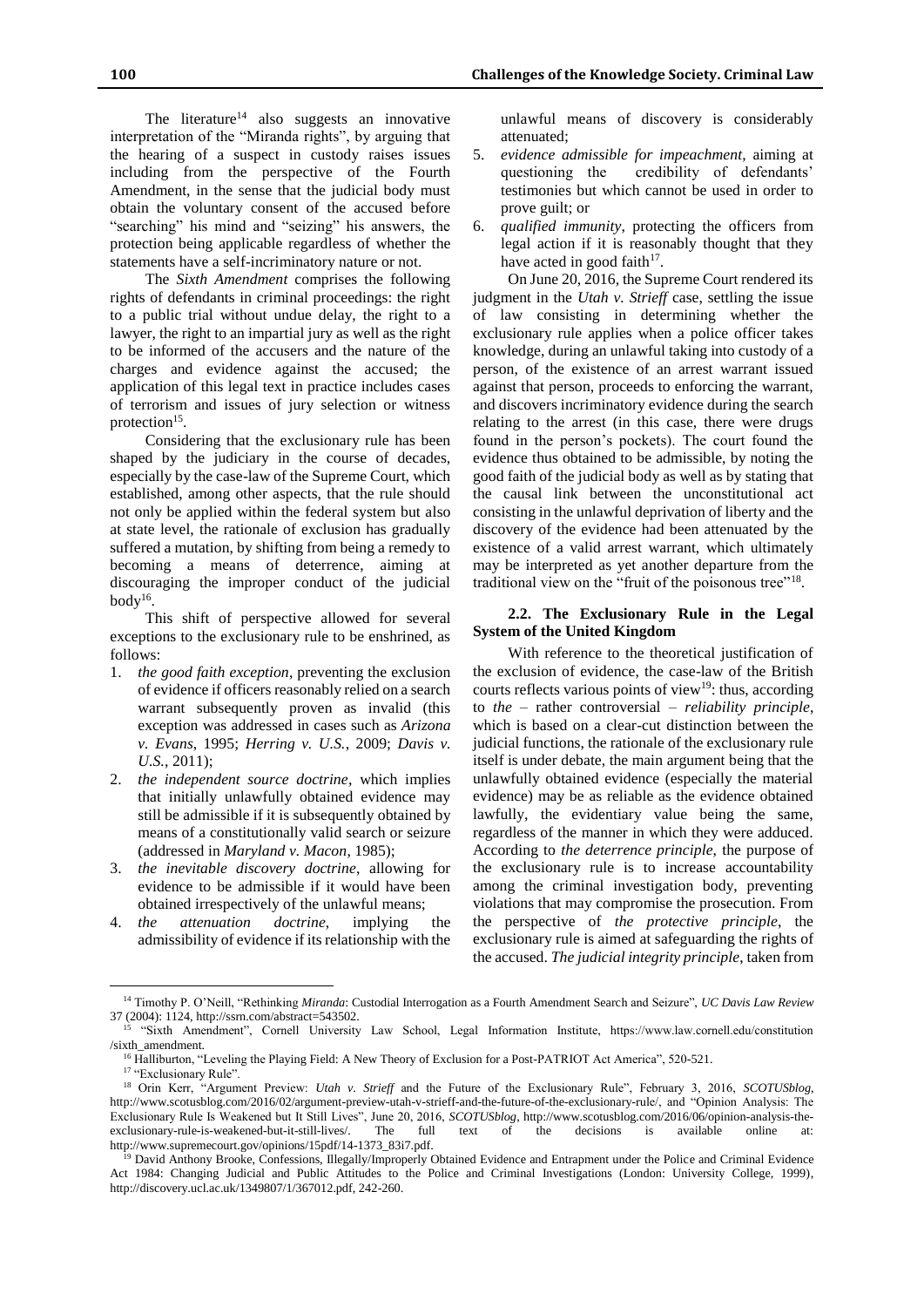the 1961 *Mapp v. Ohio* case pertaining to the application of the Fourth Amendment to the U.S. Constitution, rejects the absolute separation of the judicial functions, by means of the argument that the investigative and trial phases are connected both from the procedural point of view and in the public perception, so as the infringement of the rights occurring in the incipient phase of the proceedings may threaten the integrity of the justice dispensing mechanism.<br>The

relevant provisions regarding the exclusionary rule within the jurisdiction of the United Kingdom of Great Britain and Northern Ireland are to be found in the following acts: *the Police and Criminal Evidence Act 1984* (PACE), which comprises criminal procedure provisions regarding the powers of the police in England and Wales, as well as codes of practices relating to the exercise of those powers; similar provisions are encountered in the *Police and Criminal Evidence Order 1989* (PACE NI) applicable in Northern Ireland, and *the Criminal Procedure Act*  1995, applicable in Scotland<sup>20</sup>.

Section 76 paragraph (2) of PACE 1984<sup>21</sup> provides that the confessions made by an accused person that, as is represented to the court, have been or may have been obtained by oppression or in consequence of anything said or done which was likely, in the circumstances existing at the time, to render them unreliable are not allowed to be given in evidence against him except insofar as the prosecution proves to the court, in accordance with the probative standard *beyond reasonable doubt*, that the confession – notwithstanding that it may be true – was not obtained as aforesaid.

The circumstances determining a confession to be unreliable have been broadly interpreted by the Court of Appeal in the 1987 *R v. Fulling* case, to include the following: confessions obtained as the result of an inducement, such as a promise of bail or a promise that a prosecution would not arise from the confession; hostile and aggressive questioning; failure to accurately record the statement, to caution, to provide an appropriate adult where required, to comply with the Code of Practice in relation to the detention of the accused (for example, not allowing sufficient rest prior to an interview) or to act properly in the capacity of a defence solicitor or appropriate adult<sup>22</sup>.

According to paragraph (4) of Section 76 of PACE 1984, the exclusion of a confession, wholly or partly, shall not affect the admissibility in evidence of any facts discovered as a result of the confession or where the confession is relevant as showing the particularities of his way of speech, writing or

 $\overline{a}$ 

expression, of so much of the confession as is necessary to show such issues.

Section 78 of PACE 1984 is entitled "Exclusion of unfair evidence" and, in the two component paragraphs, this legal texts provides for the general possibility of a court to refuse to allow evidence on which the prosecution proposes to rely to if it appears to the court that, having regard to all the circumstances, including the ones in which the evidence was obtained, the admission of the evidence would have such an adverse effect on the fairness of the proceedings that it should not be admitted. It is further stated that nothing in this section shall prejudice any rule of law requiring a court to exclude evidence.

The fairness of the adduction of evidence has been successfully challenged so far as a result of invoking breaches of the European Convention of Human Rights, breaches of the Codes of Practice issued under PACE or bad faith on the part of the police<sup>23</sup>.

### **3. The Exclusion of Evidence in the Civil Law Legal Traditions**

### **3.1. The Exclusion of Evidence in the German Legal System**

In the German legislation, the procedural institution of the exclusion of evidence dates from the 1950s, borrowing some elements from the American model, such as the exclusionary rule, the "fruit of the poisonous tree" doctrine or the attenuation doctrine<sup>24</sup>.

The regulation pertaining to excluding evidence is not provided for at constitutional level and *does not operate with the notion of nullity*, the exclusionary rules provided by law being scarce and lacking general applicability. There are several *statutory exclusionary rules* (*gesetzliche Beweisverwertungs-verbote*) under the German Code of Criminal Procedure – one example of a statutory rule is the exclusion of evidence obtained following the judicial body's failure to inform the suspect of the rights provided for under Section 136 paragraph (1) second sentence of the Code of Criminal Procedure<sup>25</sup>, namely the right to respond to the charges or to remain silent, and the right, at any stage, even prior to his examination, to consult with his chosen defence counsel – but, in the majority of cases, the court shall decide in these matters based on *non-standardised exclusionary rules* (*nicht normierte* 

<sup>25</sup> The English translation of the 1987 German Code of Criminal Procedure, with subsequent amendments, is available online at: https://www.gesetze-im-internet.de/englisch\_stpo/englisch\_stpo.html#p1117.

<sup>20</sup> "Police and Criminal Evidence Act 1984", Wikipedia, https://en.wikipedia.org/wiki/Police\_and\_Criminal\_Evidence\_Act\_1984.

<sup>&</sup>lt;sup>21</sup> The full text of the act is available online at: http://www.legislation.gov.uk/ukpga/1984/60/contents.<br><sup>22</sup> "Confecsions Unfairly Obtained Evidence and Breaches of PACE" the Crow

<sup>22</sup> "Confessions, Unfairly Obtained Evidence and Breaches of PACE", the Crown Prosecution Service (CPS), http://www.cps.gov.uk/legal/a\_to\_c/confession\_and\_breaches\_of\_police\_and\_criminal\_evidence\_act/.

<sup>&</sup>lt;sup>23</sup> "Confessions, Unfairly Obtained Evidence and Breaches of PACE".

<sup>24</sup> Krongold, "A Comparative Perspective on the Exclusion of Relevant Evidence: Common Law and Civil Law Jurisdictions", 128-129.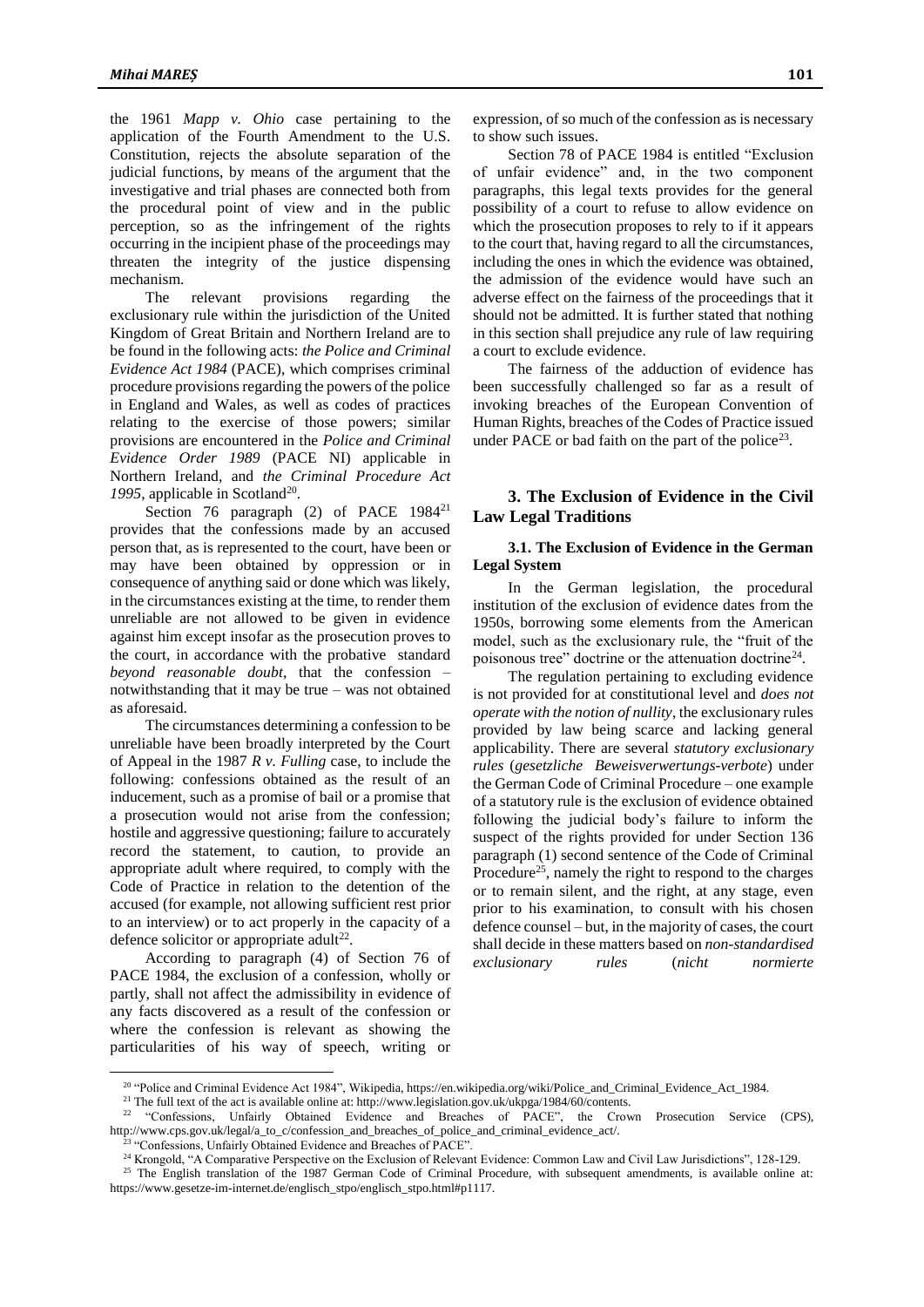*Beweisverwertungsverbote*), especially in cases of a manifest violation of rights<sup>26</sup>.

Other classifications of the exclusionary rules distinguish between, on the one hand, independent exclusionary rules (selbständige Beweisverwertungsverbote) and dependent exclusionary rules (unselbständige Beweisverwertungsverbote) and, on the other hand, between obligatory exclusionary rules (absolute Verwertungsverbote), implying a strict exclusion of evidence, and relative exclusionary rules (relative Verwertungsverbote), which are left to the discretion of the judge. The two categories are intertwined, as independent exclusionary rules are generally obligatory, while dependent exclusionary rules, based on serious violations of evidence adduction rules may be either obligatory or relative<sup>27</sup>.

The exclusion of evidence is closely connected to some of the principles applicable in the German criminal proceedings, as indicated in the literature<sup>28</sup>: the case-law acknowledges a certain margin of discretion in assessing whether *the principle of proportionality* (*Grundsatz der Verhältnismässigkeit*) should apply, aiming at removing any arbitrariness concerning the investigation and balancing the individual's interest of exercising the constitutional right to privacy with the public interest of fighting crime. Under Section 244 paragraph (2) of the German Code of Criminal Procedure, *the principle of establishing the truth* is enshrined, allowing the court to extend the taking of evidence, *proprio motu*, to all facts and means of proof relevant to the decision; however, as noted by the Federal Court of Justice, this principle is not absolute, being limited by the necessity to comply with the standards of protecting human rights. At the same time, *the principle of the free assessing of evidence* (*freie Beweiswürdigung*) is acknowledged, requiring that the judge eliminates, within his evaluation, the factual elements derived from excluded evidence.

According to Section 244 paragraph (3) of the same Code, an application to adduce evidence shall be rejected if the adduction of such evidence is inadmissible, so the court must dismiss such an application if the evidence was obtained unlawfully<sup>29</sup>.

#### **3.2. The Exclusion of Evidence in the French Legal System**

Although the regulation pertaining to the exclusion of evidence in France has undergone a long history (its apparition may be identified around 1910),

 $\overline{a}$ 

it has been observed that it has not been accompanied by a consistent case-law in the course of time, the cases whereby the exclusion of unlawfully obtained evidence is registered to having been ordered being quite rare<sup>30</sup>.

According to the French legislation in force, similarly to the Romanian law, *the invalidation of unlawful evidence takes place through the nullity sanction*, the relevant provisions being set out under articles 170-174 of the French Code of Criminal Procedure<sup>31</sup>, entitled "*Des nullités de l'information*", representing the equivalent of the exclusionary rules in the Anglo-Saxon law<sup>32</sup>.

Thus, according to article 170 of the French Code of Criminal Procedure, throughout the investigation, the investigation chamber may be referred for the annulment of a procedure act by the investigating judge, by the prosecutor, by the parties or by an assisted witness.

Under article 171 of the same Code it is provided that the nullity sanction intervenes when the breach of an essential procedural condition has interfered with the parties' interests it concerns. The party in respect of whom the breach of an essential procedural condition has occurred may waive the invoking thereof and, consequently, cover the irregularity; the waiver must be explicit and made in the presence of an attorney or where the latter has been duly summoned (art. 172).

In accordance with the provisions set out under article 173 paragraph 5 of the French Criminal Procedure Code, one of the rulings that may be rendered within the investigating chamber is to find the application inadmissible, by an unappealable order, for the reasons pursuant to this legal text or for the lack of providing reasoning thereof, in which case the file is returned to the investigating judge, and, in other cases, it is transmitted to the general prosecutor.

Article 174 of the French Criminal Procedure Code states that, when the investigating chamber is referred, pursuant to the provisions set out under the previous article, all grounds for nullity transmitted to it must be invoked, without prejudice to the possibility of their being invoked *ex officio*. Should the parties fail to comply with this condition, they will no longer be able to invoke them, except for the case when these grounds could not have been known. The investigating chamber shall decide whether the annulment must aim all vitiated procedural acts, be limited to a part thereof or extend to all or part of the subsequent proceedings. The annulled acts are withdrawn from the investigation file and kept with the registrar of the court of appeal (by contrast, in the Romanian proceedings, the annulled

<sup>&</sup>lt;sup>26</sup> Sabine Gless, "Truth or Due Process? The Use of Illegally Gathered Evidence in the Criminal Trial – Germany" (January 19, 2010): 2-3, http://ssrn.com/abstract=1743530.

<sup>27</sup> Gless, "Truth or Due Process? The Use of Illegally Gathered Evidence in the Criminal Trial – Germany", 3-4.

<sup>&</sup>lt;sup>28</sup> Gless, "Truth or Due Process? The Use of Illegally Gathered Evidence in the Criminal Trial – Germany", 4-6.

<sup>29</sup> "Exclusionary Rule", IBJ Criminal Defense Wiki, http://defensewiki.ibj.org/index.php/Exclusionary\_Rule#Germany.

<sup>30</sup> Krongold, "A Comparative Perspective on the Exclusion of Relevant Evidence: Common Law and Civil Law Jurisdictions", 131-132.

<sup>&</sup>lt;sup>31</sup> The full text of the French Code of Criminal Procedure (consolidated version until March 2, 2017) is available online at: https://www.legifrance.gouv.fr/affichCode.do?cidTexte=LEGITEXT000006071154&dateTexte=20170320.

<sup>32</sup> Karim. A. A. Khan, Caroline Buisman, Christopher Gosnell, eds., *Principles of Evidence in International Criminal Justice* (New York: Oxford University Press, 2010): 73.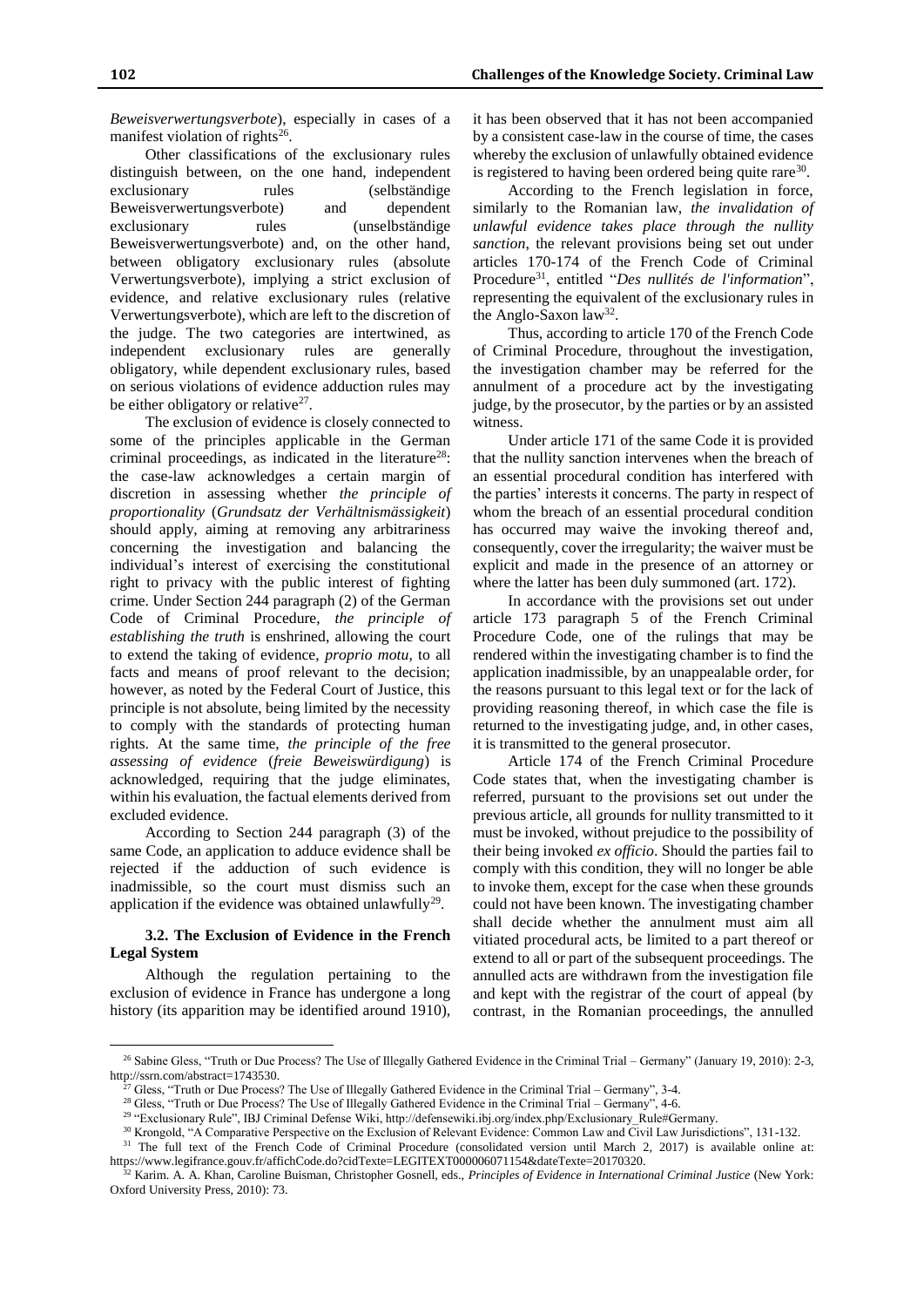acts or excluded evidence are not physically removed from the file). As regards the partially annulled acts, prior to the annulment, a certified true copy thereof is drawn-up and kept with the registrar of the court of appeal. Any drawing of information against the parties of the annulled instruments or procedural documents or parts thereof is prohibited, under penalty of disciplinary action brought against the attorneys or magistrates.

### **4. Milestones for Interpreting Evidence Law as Set Out in the Relevant Case-Law of the European Court of Human Rights**

The case-law of the European Court of Human Rights in matters of evidence law is extremely vast, the decisions rendered thereby addressing various issues relating to the exclusion of evidence, such as evidence obtained in the following circumstances: by applying torture or by way of inhuman or degrading treatment, as a result of entrapment, deception or constraint exercised by state authorities, by means of wiretapping and other technical covert surveillance methods, by a *de facto* hearing of suspects not in the custody of the judicial body, or by using undercover investigators or informers<sup>33</sup>.

As highlighted by the European Court of Human Rights, although the provisions of the European Convention of Human Rights guarantees the right to a fair trial in article 6, it does not cover the admissibility of evidence as such, which is a matter that first and foremost belongs to the national law, so the Court shall not be able to exclude the admissibility of evidence adduced in breach of the national law<sup>34</sup>. This interpretation reflects *the principle of subsidiarity*, preventing the Court from acting as a "court of fourth instance"35 .

Therefore, the role of the Court is to determine whether the proceedings as a whole, including the way in which the evidence was obtained, were fair and, in this process, special consideration must be given to the manner in which the rights of the defence were respected, particularly to assess whether the applicant was given the opportunity to challenge the authenticity of the evidence and to oppose its use. Another relevant factor is the quality of the evidence, by determining whether the circumstances in which it was obtained cast any doubt on its reliability or accuracy<sup>36</sup>.

If a conviction ruling rendered in the national law is mostly based upon evidence obtained in breach of the principles enclosed in article 6, it results that the

 $\overline{a}$ 

proceedings as a whole are considered unfair. Nevertheless, as a rule, the national courts' taking into consideration of evidence obtained by breach of another article of the Convention (e.g. article 8) does not automatically hinder the fair nature of the proceedings as per article 6 of the Convention<sup>37</sup>, except for the evidence obtained in serious violation of one of the absolute rights, such as article 3, which shall raise issues of fairness at all times, even if that piece of evidence was not decisive in the rendering of the conviction<sup>38</sup>.

## **5. The Treatment of Evidence in the Context of EU Judicial and Police Cooperation in Criminal Matters**

As reported in the literature, the cultural differences between the adversarial and inquisitorial models constitute a major impediment to the development of the criminal law of the European Union, both from the substantial and from the procedural perspective. In the Euro-skeptical circles, especially in the British environment, there have been fears that a uniform system of criminal justice based on the inquisitorial tradition may be imposed, which would prove significantly flawed as far as the guarantees of ensuring a fair trial acknowledged under the adversarial model are concerned, by ignoring that, within the Union, the modern criminal proceedings of each Member State encompass elements belonging to both legal traditions. Although it is relatively premature to speak of a European criminal procedure, it cannot be denied that the EU law has a deep influence on the regulations of the national legal systems, including over the evidence law<sup>39</sup>.

According to Article 82 paragraph 1 of the Treaty on the Functioning of the European Union  $(TFEU)^{40}$ , judicial cooperation in criminal matters in the Union shall be based on the principle of mutual recognition of judgments and judicial decisions and shall include the approximation of the laws and regulations of the Member States in the areas referred to in paragraph 2 of Article 82 – mutual admissibility of evidence between Member States, the rights of individuals in criminal procedure, the rights of victims of crime, and any other specific aspects of criminal procedure which the Council has identified in advance by a decision – as well as in Article 83, referring to minimum rules concerning the definition of criminal offences and sanctions in the areas of particularly serious crime with

<sup>33</sup> John. D. Jackson and Sarah J. Summers, *The Internationalisation of Criminal Evidence. Beyond the Common Law and Civil Law Traditions* (Cambridge: Cambridge University Press, 2012): 158 et seq.

<sup>34</sup> ECHR, *Dumitru Popescu v. Romania no. 2*, decision of April 26, 2007, paragraph 106, published in the Official Journal of Romania no. 830 of December 5, 2007.

<sup>&</sup>lt;sup>35</sup> Dovydas Vitkauskas and Grigoriy Dikov, Protecting the Right to a Fair Trial under the European Convention on Human Rights (Strasbourg: Council of Europe, 2012): 72, https://rm.coe.int/CoERMPublicCommonSearchServices/DisplayDCTMContent?documentId=090000168007ff57.

<sup>36</sup> ECHR, *Beraru c. Romania*, decision of March 18, 2014, paragraphs 74-75, available at: http://hudoc.echr.coe.int.

<sup>&</sup>lt;sup>37</sup> Dovydas Vitkauskas and Grigoriy Dikov, Protecting the Right to a Fair Trial under the European Convention on Human Rights, 71-72.

<sup>38</sup> ECHR, *Cēsnieks c. Latvia*, decision of February 11, 2014, paragraph 65, available at: http://hudoc.echr.coe.int.

<sup>39</sup> Catherine Barnard and Steve Peers, eds., *European Union Law* (Oxford: Oxford University Press, 2014): 754-755.

<sup>40</sup> Published in the Official Journal of the European Union no. C 202 of June 7, 2016.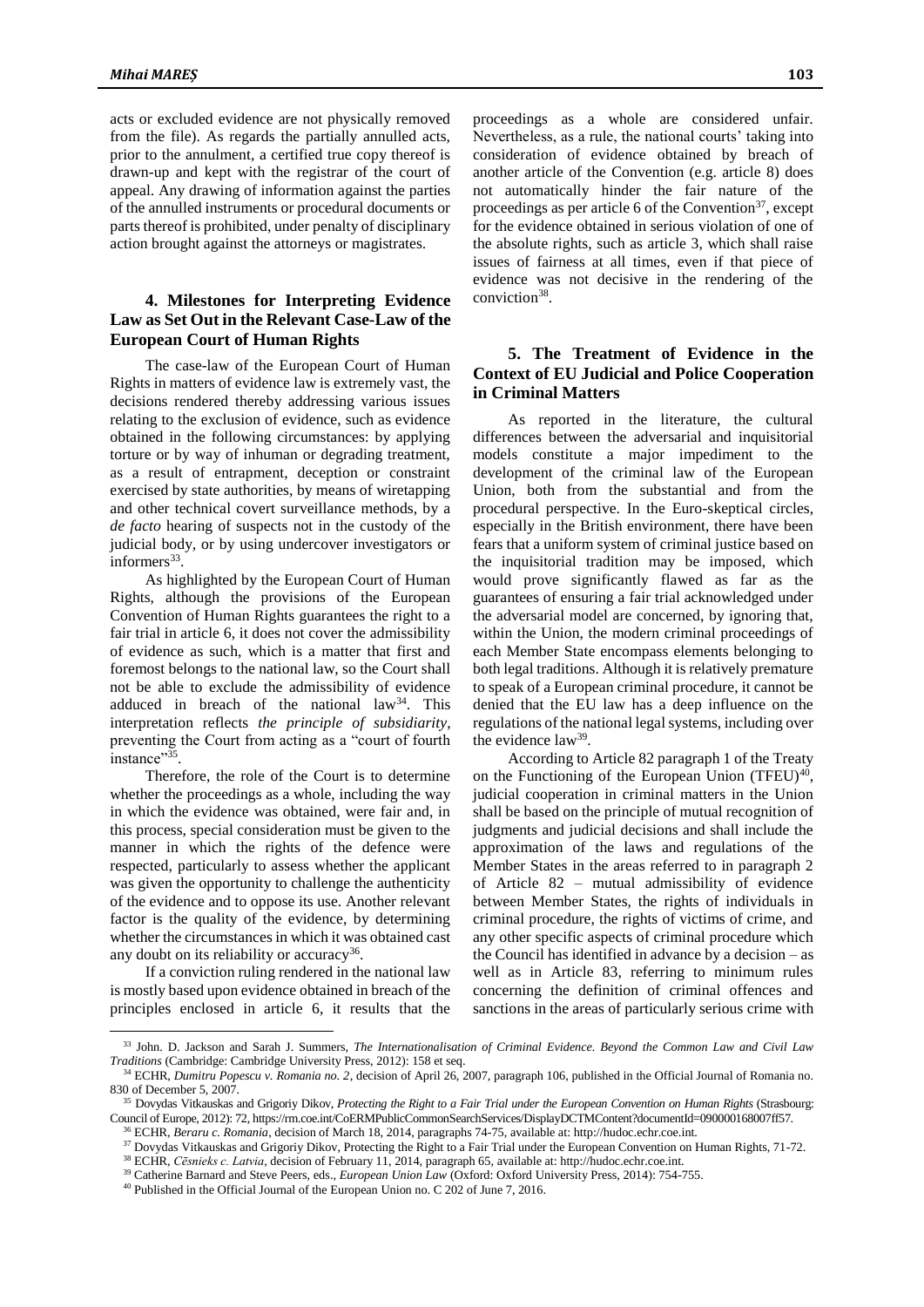a cross-border dimension resulting from the nature or impact of such offences or from a special need to combat them on a common basis.

Regarding the provisions set out under Article 82 paragraph 2 of the TFEU, it is mentioned that, to the extent necessary to facilitate mutual recognition of judgments and judicial decisions and police and judicial cooperation in criminal matters having a crossborder dimension, the European Parliament and the Council may, by means of directives adopted in accordance with the ordinary legislative procedure, establish minimum rules with respect to the aforementioned areas and that such rules shall take into account the differences between the legal traditions and systems of the Member States. Moreover, the adoption of these minimum rules shall not prevent Member States from maintaining or introducing a higher level of protection for individuals.

The provisions pertaining to police cooperation set out under article 87 et seq. TFEU, which involve all the Member States' competent authorities, including the police, customs and other specialised law enforcement services in relation to the prevention, detection and investigation of criminal offences imply, among other aspects, the establishing of measures concerning the collection, storage, processing, analysis and exchange of relevant information as well as common investigative techniques in relation to the detection of serious forms of organised crime.

### **6. The Exclusion of Evidence according to the Romanian Criminal Procedure Law**

In Romania, the relevant provisions that regulate the exclusion of evidence are essentially contained in article 102 of the New Criminal Procedure Code, in force as of February 2014, consisting of four paragraphs, with the following content:

Firstly, as a reflection of the absolute right enshrined under article 3 of the European Convention of human Rights and the standards of protection developed by the Court in Strasbourg<sup>41</sup>, it is stated in an unconditional manner that the evidence obtained by way of torture as well as the evidence deriving therefrom cannot be used within the criminal proceedings.

Secondly, the legal text further states that the evidence obtained unlawfully cannot be used within the criminal proceedings.

In this context, one of the most visible and controversial issues of law has been determined by a decision rendered by the Constitutional Court<sup>42</sup> relating to the covert surveillance techniques, whereby it has been found that the phrase allowing the enforcement of

 $\overline{a}$ 

such techniques by "other specialised body" was unconstitutional. The legal text concerned thereby – article 142 paragraph (1) of the Criminal Procedure Code – has been since amended. But, as of this decision, the courts have witnessed a wave of pleas, submitted throughout all stages of the proceedings, requesting the exclusion of evidence thus obtained, the vast majority of them being dismissed either in first instance or before the review courts on different grounds, starting from the inadmissibility of exclusion in the stages of the proceedings exceeding the preliminary chamber to the inability to prove any procedural harm caused by such potential violation that would justify the application of the relative nullity rules, etc.

The concept of *unlawfully* obtained evidence, by means of a broader interpretation<sup>43</sup>, also comprises the evidence adduced in breach of *the principle of loyalty* governing the evidence law, enshrined under article 101 of the Criminal Procedure Code, forbidding the use of coercive means or incentives, of hearing methods or techniques affecting a person's capacity of remembering and consciously and voluntarily recounting the facts, or of provocation in order to obtain evidence. As shown in the relevant national case-law<sup>44</sup>, the loyalty principle, deriving from the right to a fair trial, implies a form of "judicial morality" of the criminal prosecution body in the activity of evidence adduction, there existing *a presumption in favour of the good-faith of the judicial body* (similar to the commonlaw view on the matter), which can only be overturned by indicating some elements of proof regarding the application of one of the situations falling within the scope of article 101 of the Criminal Procedure Code.

Thirdly, the nullity of the act whereby the adduction of evidence was ordered or authorised or whereby the evidence has been adduced determines the exclusion of the evidence. By explicitly referring to the nullity sanction, this provision shows that the legal design of regulating the exclusion of evidence cannot be separated from that of nullities. Although, initially, some scholars or even legal practitioners were tempted to promote the theory of a clear-cut dividing line between the two sanctions, this controversy has been put to rest by the Constitutional Court of Romania. Thus, by Decision no.  $383/2015^{45}$ , the Court has established that the sanction provided for under paragraph (3) of article 102 mandatorily requires the application of the nullity rules, either absolute or relative, as the case may be, pursuant to articles 280- 282 of the Criminal Procedure Code.

Finally, as explained in the Memorandum accompanying the Project of the New Criminal Procedure Code, the last paragraph of article 102

<sup>&</sup>lt;sup>41</sup> "Guide on Article 6 of the European Convention on Human Rights. Right to a Fair Trial (Criminal Limb)", Council of Europe, the European Court of Human Rights (2014): 26, http://www.echr.coe.int/Documents/Guide\_Art\_6\_criminal\_ENG.pdf.

<sup>&</sup>lt;sup>42</sup> Decision no. 51/2016, published in the Official Journal of Romania no. 190 of March 14, 2016.

<sup>43</sup> Nicolae Volonciu and Andreea Simona Uzlău, coord., *Noul Cod de procedură penală comentat* (București: Hamangiu, 2014): 238.

<sup>44</sup> The Cluj Court of Appeal, the Criminal and Minor-Related Division, rulings no. 86 and no. 88 of April 12, 2016, available at: www.rolii.ro.

<sup>45</sup> Published in the Official Journal of Romania no. 535 of July 17, 2015.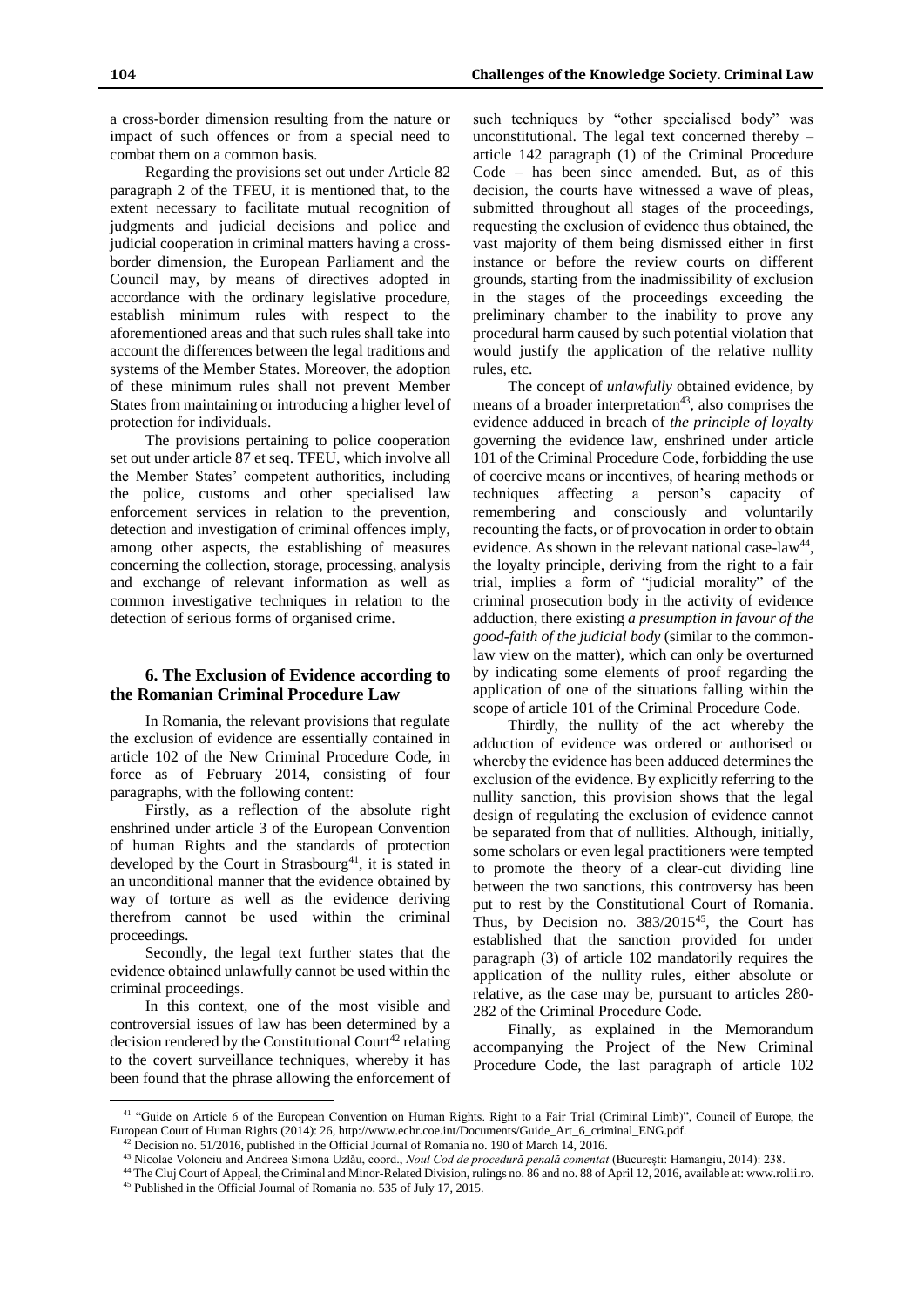transposes the "fruit of the poisonous tree" doctrine, providing that the derived evidence is excluded should it be directly obtained from the unlawfully obtained evidence and if it could not have been gained otherwise. For instance, in a case put forward in the literature<sup>46</sup>, the preliminary chamber judge ruled on the exclusion of a witness statement made by a person that has later been turned into a defendant in the same file, and, by finding that all other evidence – with the exception of a couple of witness statements – were directly connected to this statement excluded as a result of it being deemed a disloyal practice, they have also been invalidated due to the extensive effect of nullities (it must be mentioned, though, that this view is not unitary among the judicial body).

Diachronically speaking, prior to the regulation currently in force, there has been no well-established tradition of excluding evidence in the Romanian legislation, as the previous national regulation of criminal proceedings, pursuant to article 64 paragraph (2) of the 1968 Criminal Procedure Code, inserted by Law no. 281/2003, provided solely for a broad principle of exclusion, namely that the evidentiary means obtained unlawfully cannot be used within the criminal proceedings. At the time, some commentators $47$ criticised this legislative solution, arguing that this input, inspired from the common-law tradition, had been poorly integrated into the Romanian regulation, in an oversimplified manner, lacking an adequate procedural mechanism of invalidating evidentiary means which were unlawfully or disloyally adduced. This is exactly what the new legislation brought forth.

The Government Decision no. 829/2007 for the approval of the preliminary theses of the Criminal Procedure Code project provided that, with respect to the general rules of evidence, the following proposal is addressed: to consolidate the regulation of excluding unlawful evidence, a specific sanction in matters of evidence law whereby the most powerful guarantee of complying with the legal provisions is ensured. With this aim in view, a clear regulation of the exclusionary mechanism was being pursued, having a twofold preoccupation, namely the establishment of the application conditions and the application procedure in each phase of the criminal proceedings. There is also mention made to the exclusion of evidence deriving from the unlawfully obtained evidence, when they are closely dependent on the main pieces of evidence.

Subsequently, in the Explanatory Memorandum accompanying the Project of the New Criminal Procedure Code, the exclusion of evidence has been described as being taken over from the common-law

 $\overline{a}$ 

tradition as well as by considering the relevant case-law of the European Court of Human Rights.

Furthermore, the Memorandum mentioned the appropriation into national law of *the theory of legitimacy*, which places the focus on the long-term public impact of the judicial decision-making process or on the moral value of the judicial rulings, which implies that a possible conviction judgment based on unlawfully obtained evidence would undermine the status of the court as this would mean that it simultaneously tolerated and sanctioned the breach of law – a certain balance being necessary in this respect, considering that not all violations of the legal provisions determine the exclusion of evidence<sup>48</sup>.

In the course of the three years run as of implementing the reforming provisions regarding the criminal justice system, the judicial body has addressed the issues pertaining to the exclusionary rules in a variety of cases, especially within the preliminary chamber phase.

#### **7. Conclusions**

By adopting the New Romanian Criminal Procedure Code, numerous adversarial elements, representative of the Anglo-American legal paradigm, have been inserted in the national legislation, including with respect to evidence law, but, as far as the exclusion of evidence is concerned, the lawmakers' preference for a mixed procedural design can be clearly observed, as it is not completely separated from the classical regulation of nullities, which generally applies to the continental legal systems. Although this latter approach lacks, in some respects, the flexibility and dynamism of the adversarial proceedings, it has the merit of conferring certain coherence to the regulation, thus avoiding the inadequate impact of these proceedings in practice. All things considered, the exclusion of evidence under the national legislation is undoubtedly a living and evolving procedural institution.

At the same time, it is appropriate to emphasise that, beyond any shadow of a doubt, the exclusion of evidence cannot be conceived outside the framework of the guarantees enshrined in the relevant case-law of the European Court of Human Rights and, at the EU level, the principle of mutual recognition and the harmonisation of the legislation with regard to judicial and police cooperation in criminal matters imply common procedural standards by progressively attenuating the legal and jurisprudential differences among the national legal systems.

<sup>46</sup> Cătălin Lungănașu, "Din nou despre camera preliminară: posibila neconstituţionalitate a dispoziţiilor art. 346 alin. (4) CPP", July 4, 2016, https://www.juridice.ro/453425/din-nou-despre-camera-preliminara-posibila-neconstitutionalitate-a-dispozitiilor-art-346-alin-4-cpp.html.

<sup>47</sup> Gheorghiță Mateuț and Diana Ionescu, "Inadmisibilitatea utilizării ca mijloc de probă în procesul penal a proceselor verbale și a actelor de constatare obținute în procedurile administrative de control", *Caiete de drept penal* 1 (2005): 23, quoted in Mihail Udroiu and Ovidiu Predescu, *Protecţia europeană a drepturilor omului şi procesul penal român. Tratat* (București: C.H. Beck, 2008): 792.

<sup>&</sup>lt;sup>48</sup> Andrew Ashworth and Mike Redmayne, *The Criminal Process*, 4<sup>th</sup> Ed., (New York: Oxford University Press, 2010): 346.